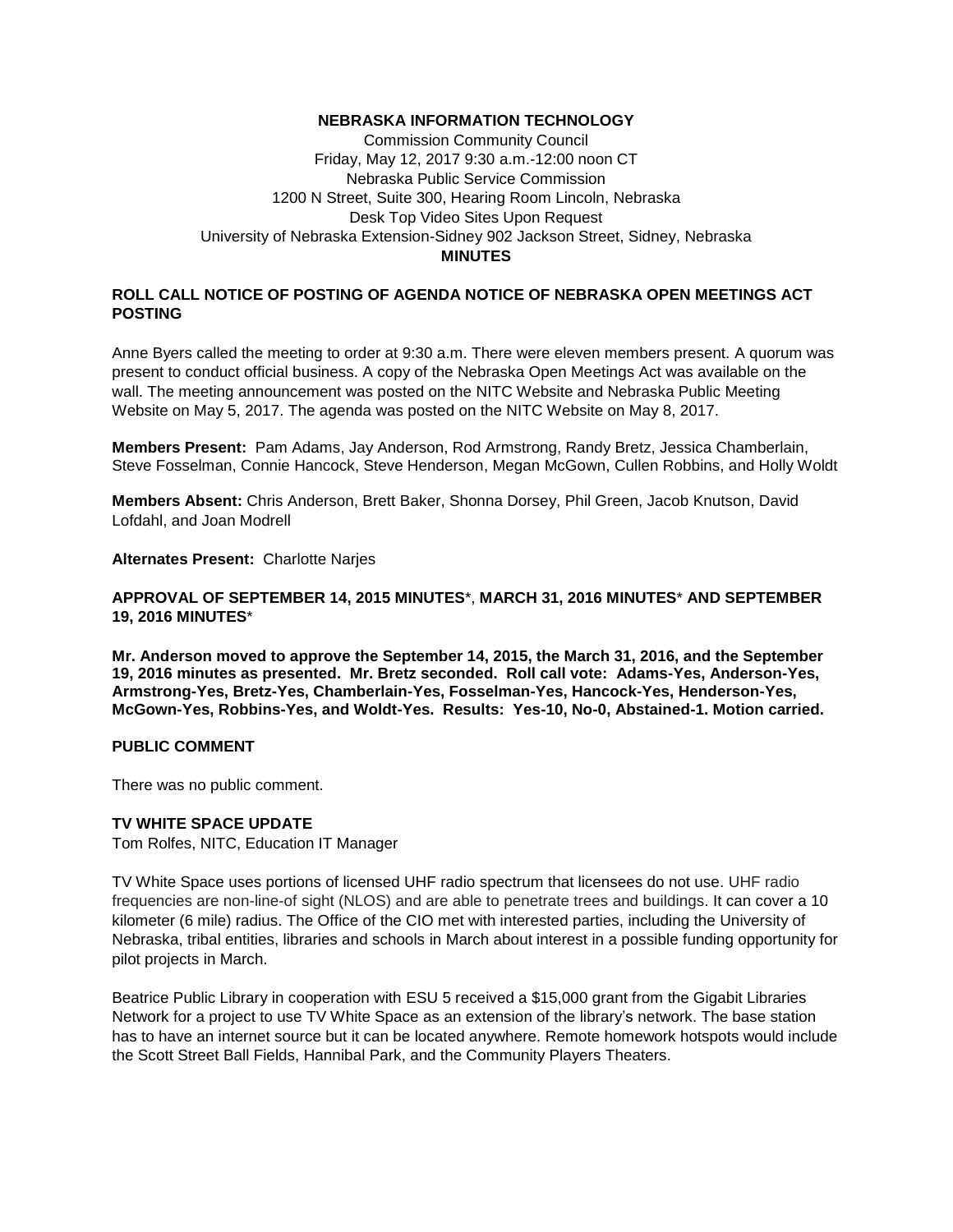# **BROADBAND AND LIBRARIES**

Tom Rolfes and Holly Woldt

In Nebraska, there are approximately 35,000 students who do not have internet in their homes. There is fiber in 100% of the school districts, however, over 75% of libraries have broadband below the FCC's definition of broadband of 25 Mbps down and 3 Mbps up. Libraries are foregoing federal dollars in support primarily due to the perceived complexity of eRate filing. Most communities are not aware that by forming a community consortium made up of the school district, the ESU and the library, the consortium would become eRate eligible. It could mean increased business for local providers and shared Internet would bring costs down. Mr. Rolfes will be working on public awareness and developing partnerships. He asked members to share the information.

The IMLS/Internet2 Toward Gigabit Libraries project targets small, rural and tribal libraries to improve library staff understanding of broadband and to help them develop a plan to improve the library's broadband access. Nebraska was the first state to pilot the IMLS/Internet II Toward Gigabit Libraries Toolkit with rural libraries. Public libraries in Wymore, Walthill, Atkinson, Valley and Gering participated in the pilot. Only one of these libraries had an IT staff person. The pilot process consist of the following:

- Pilot Site Selection
- Intake Survey
- Pilot Visit Toolkit
- Broadband Improvement Plan
- Post Pilot Survey

The toolkit includes the following sections:

- Technology Inventory
- **•** Broadband Services and Activities
- Broadband Technology and Operations Support
- Broadband Funding
- Additional Resources and Best Practices
- **•** Glossary

Oklahoma, Iowa, Kansas, Alaska and one other state are also participating in the project. The toolkit should be available by the end of summer.

### **PUBLIC-PRIVATE PARTNERSHIPS/COOPS AND BROADBAND**

Connie Hancock University of Nebraska Extension; Timothy Lindahl, Wheat Belt Public Power; Eric Carstenson, Nebraska Telecommunications Association

Nationally, there is a drive to implement broadband. It is estimated that 5-7 customers per mile are needed in order for broadband to be cost effective. Currently, the business case is just not there in many areas. Public private partnerships need to occur to provide cost-sharing and cost-savings to the customer. Public power can possibly be a partner.

Mr. Carstenson indicated that the Nebraska Telecommunications Association would like to see broadband deployment in rural Nebraska. The average cost is \$20,000 per mile for fiber on the ground. NTA researched what it would cost to run fiber on a pole. Due to added needs of the fiber on a pole, it was really not cost-effective. There are federal funding sources such as the Connect America Fund (CAF) in addition to the Nebraska Universal Service Fund which are supporting the deployment of broadband.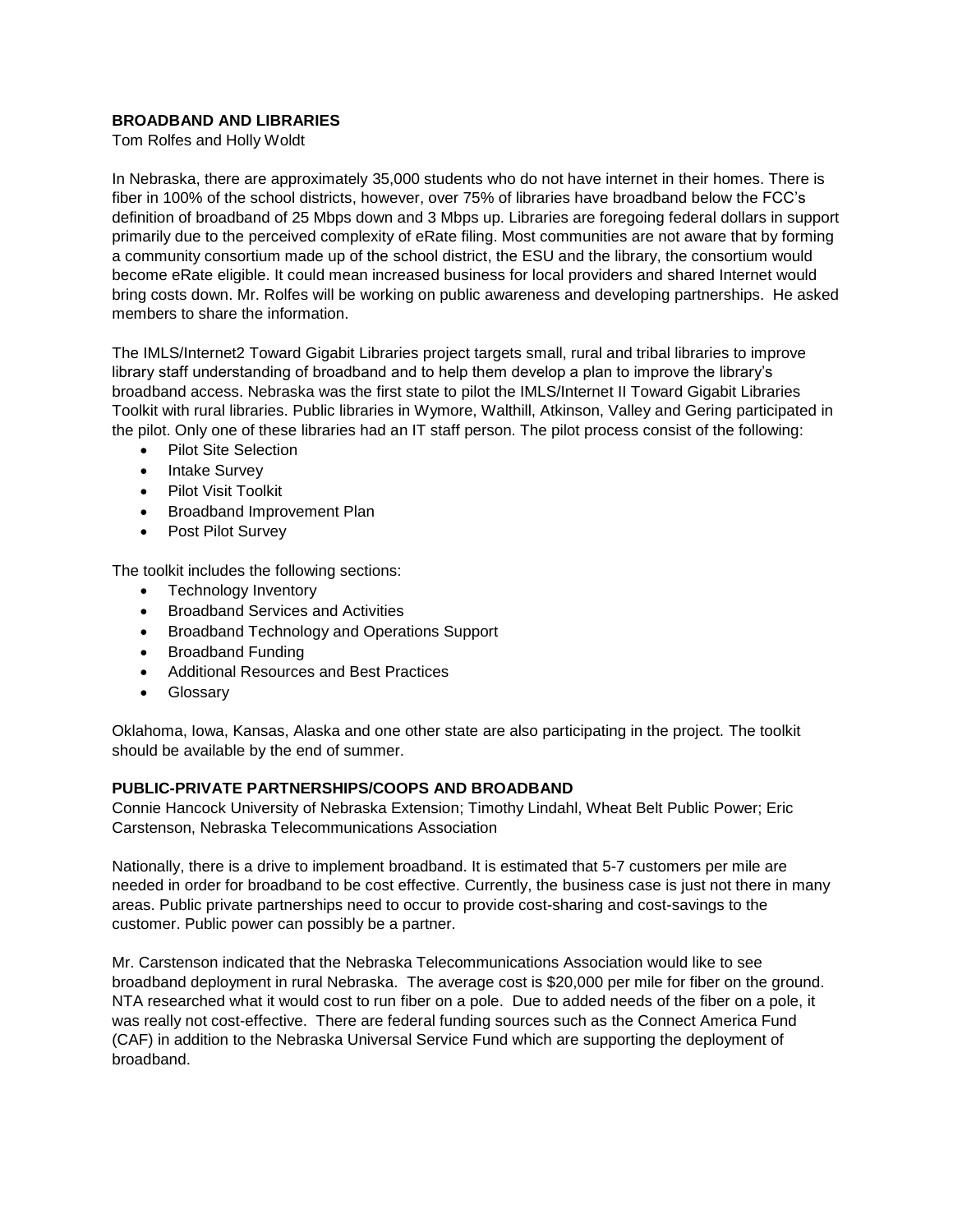Mr. Anderson stated that providers and consumers can also work to be more efficient in their use of broadband. He has a 3 Mbps down connection and can run multiple devices. NebraskaLink approached Google, Amazon, and Netflix and asked if they would put servers on NebraskaLink's network to better manage network traffic.

# **MEMBERSHIP**

Commissioner Jerry Vap has left the Public Service Commission. Ms. Byers e-mailed Jeff Pursley and Commissioner Schram to ask the PSC to name a new representative. Ms. Byers has not received a response.

# **NEBRASKA AND THE DIGITAL DIVIDE INDEX 2015**

Roberto Gallardo's report on the Digital Divide Index provided some interesting figures on broadband deployment and adoption in Nebraska. Nebraska fares fairly well on socioeconomic indicators, ranking 21 out of the 50 states and District of Columbia and 35 on the composite index for both socioeconomic and infrastructure measures. However, the report ranks Nebraska 48<sup>th</sup> on infrastructure measures, ahead of only Mississippi, Montana, and Alaska. Ms. Byers discussed some of the findings:

- Broadband availability in Nebraska is improving. Broadband of at least 25 Mbps down and 3 Mbps up was available to 84.6% of Nebraskans in 2015, up from 79.3% in 2014. Nebraska ranked 34<sup>th</sup> out of the 50 states and the District of Columbia on this measure—certainly a far better ranking than the Digital Divide Infrastructure ranking of 48.
- Average advertised download and upload speeds in Nebraska also lag behind the United States and most neighboring states. Nebraska had an average advertised fixed download speed of 20.4 Mbps compared to the U.S average of 32.6 Mbps and an average advertised fixed upload speed of 8.5 Mbps compared to the U.S. average of 12.8 Mbps.
- There are significant differences in average upload and download speeds between the state's more populous and less populous counties. Nebraska counties with populations greater than 20,000 had an average advertised fixed download speed of 36.5 Mbps and an average advertised fixed upload speed of 16.2 Mbps. In comparison, Nebraska counties with populations less than 20,000 had an average advertised fixed download speed of 16.8 Mbps and an average advertised fixed upload speed of 6.8 Mbps.
- Although the data seems to indicate that there is an urban-rural divide in Nebraska, this paints an overly simplistic picture of Nebraska.
- Additionally, affordability and adoption of broadband at higher speed tiers—especially in some of the state's more rural counties—may be exacerbating the Digital Divide in Nebraska. Nebraska lags the U.S. and our neighboring states in the subscription rate to higher speed tiers of broadband (10 Mbps down and 3 Mbps up or greater). In over half of the counties in Nebraska, fewer than 20% of households subscribe to broadband at speeds of 10 Mbps down and 1 Mbps up or greater.
- There are limitations to any method of ranking states. The Digital Divide Infrastructure Score was derived by first calculating county scores for broadband availability, average download speed, average upload speed, and subscription rates. The state score for each indicator was calculated by averaging the county scores. Using this method McPherson County which has no incorporated towns is given the same weight as Douglas County. This method provides a good picture of a measure across the geography of the state—but not the population of a state. Because Nebraska's population is highly concentrated in a few counties in eastern and central Nebraska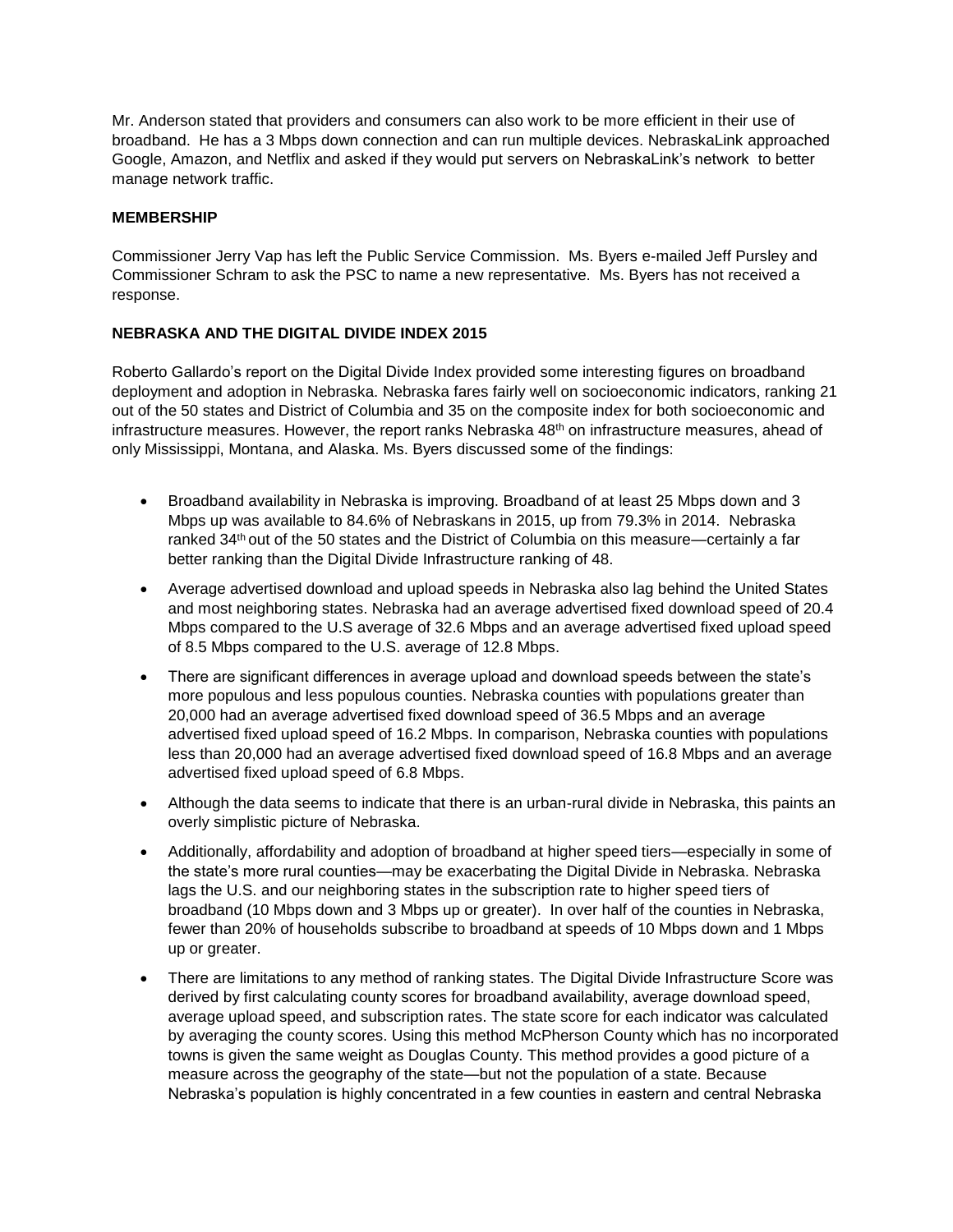and has more counties with fewer than 1,000 people than any other state, this method probably disadvantaged Nebraska to a greater extent than other states.

Federal programs such the Connect America Fund should support the continued buildout of broadband in underserved areas. The contribution base of both the federal and state universal service funds has been shrinking and needs to be modernized.

### **NEBRASKA BROADBAND TODAY!**

Eric Carstenson

The 2017 Nebraska Broadband Conference will be held on October 26, 2017 at the Cornhusker Marriott in Lincoln. This is a collaborative project with the Nebraska Telecommunications Association and the Nebraska Broadband Initiative. The goal is to bring together economic developers, community leaders, telecommunications providers and others to better understand how communities and telecommunications providers can work together. As plans develop, more conference details and information will be available at [www.ntaonline.net.](http://www.ntaonline.net/)

### **FIRSTNET UPDATE**

Bob Wilhelm

Congress enacted the public law 112-96 on February 22, 2012. The vision of the law is to provide emergency first responders with the first high-speed, wireless nationwide public safety broadband network (NPSBN) in full operation by 2022. AT&T was awarded the national contract. It was challenged and taken to court. The court awarded the contract. All law enforcement, first responders, and emergency entities will be able to communicate via this network. At the end of summer, the federal government is scheduled to release the guidelines for states to develop their state plan. States have the option to buy into the plan or develop their own plan to build the system according to the FCC requirements. The public law states AT&T must provide "significant rural coverage." If AT&T does not provide coverage, there are financial penalties. Currently, the state of is paying \$40 per device for our Public Safety Radio System. When Nebraska's plan has been finalized, it will go to the Governor to decide to opt in or opt out.

### **MAKERSPACE UPDATES**

**Sidney Create!** Ms. Hancock reported that the kickoff was in March. Summer activities have been planned with 4H. These will end up being exhibits for county fair. Fall activities are being planned. The project will be applying for a mobile maker space grant.

**Blair Public Library and Technology Center.** Ms. Byers reported that the Blair Public Library & Technology Center and the Creative Commons (makerspace) opened to the public on April 1, 2017. Policies and procedures are being developed and ventilation systems are being installed. Library staff also plan to work with Metropolitan Community College to begin training classes for the new Cube Pro 3 element 3D printer and Laser Systems 50 watt laser cutter / engraver.

### **Nebraska Library Commission Grant, Library Innovation Studios: Transforming Rural Communities.**

JoAnn McManus, Grants Coordinator, Library Commission

Partners for the grant are the Library Commission, the University of Nebraska-Lincoln Innovation Studio, Nebraska Extension and the Regional Library Systems. The Library Commission and the University of Nebraska are providing a 1 to 1 match. The project kickoff is scheduled for July 1st and will be complete in June 30, 2020. This multi-faceted effort will:

1. Establish local Community Action Team in 30 rural communities;